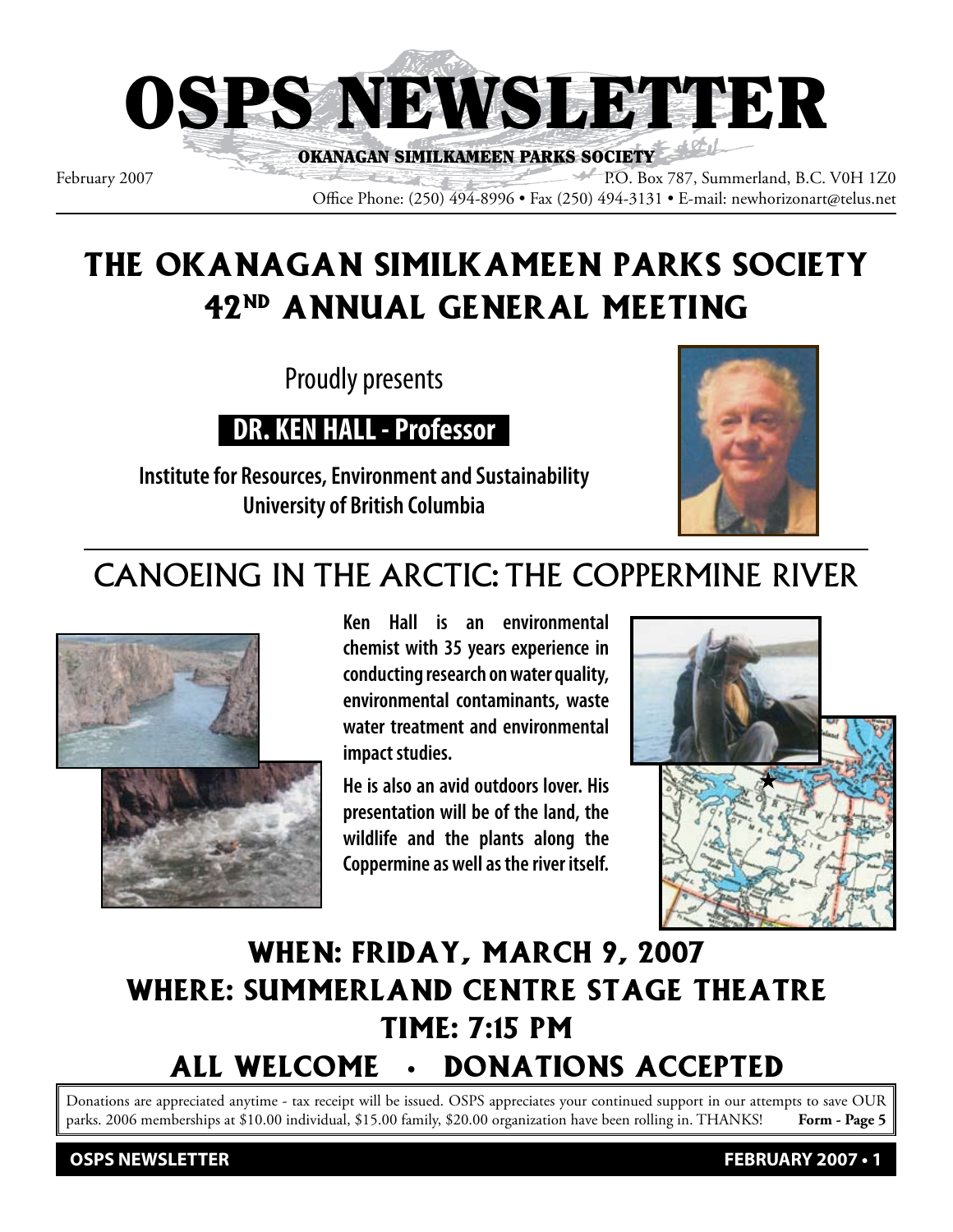Ken Hall is an environmental chemist with 35 years experience in conducting research on water quality, environmental contaminants, wastewater treatment and environmental impact investigations. He coordinated a three year program to investigate the impacts of log handling and storage activities on a lake ecosystem in central B.C.; conducted limnological studies on eutrophic, meromictic and coastal oligotrophic lakes and presently is involved in lake restoration studies using aeration and fertilization techniques.

He is now serving on two committees as part of the Greater Vancouver Regional Districts (GVRD) liquid waste management program. He is also on the environmental task group which coordinates and evaluates the monitoring program for all of the GVRD waste discharges and their impacts on the receiving environment.

### **LETTER TO THE EDITOR:**

With regard to: "Thorpe ticks off CORD Director" in January 26, Capital News.

We are two individuals among many that are very appreciative of the Regional District's stand with regard to the Crystal Mountain proposed development.

We know only too well what the provincial government and the developers are brewing up for us and while it may be profitable for them in the short run, it is us, the residents and citizens that will pay the long term cost.

Too many unanswered questions and questionable outcomes still remain, making Mr. Thorpe's cavalier attitude seem more like an insult to his constituents, rather than the actions of a responsible representative.

The availability of water is at the top of the list, sewage treatment, loss of wildlife habitat and infrastructure upgrades for a development this size, are but a few of the serious concerns.

Many area residents have come together over the past few years to raise our concern over the proposed Crystal Mountain "subdivision" and to ask for a full scale environment assessment of this project. We know that once the damage is done, there's NO going back!

Thus far only the Regional District has shown due interest for our concerns. Other levels of government have turned a blind eye.

> *Sincerely, Jessica & Joe Klein (250) 767-9231*

## **Trail Project**

RDOS chairman Dan Ashton said Monday the regional district's Rails to Trails committee will determine how the funds will be utilized this year.

"There's the upkeep on the trails and additional acquisitions for trails," he said. "The ultimate objective is to tie the Okanagan (trail network) in with the Similkameen."

The trail would extend across the U.S. border at Osoyoos and south to Oroville before following the old Burlington Northern Railway route back into B.C. at Nighthawk and continuing up the Similkameen Valley to Princeton.

*Penticton Herald, February 25, 2006*

## **Critically Viewing the Human Condition**

The human being is a highly intelligent, often venomous and potentially lethal member of the animal kingdom. It is the only creature on earth capable of large scale environmental destruction and has thus far shown itself to be extremely adept at altering and damaging diverse ecological systems throughout the planet.

While being responsible for the extinction and endangerment of numerous animal species, human beings have also done tremendous damage to many forest and plant communities. Both water and air have born the brunt of this species toxic effluent, with dire consequences for other life forms dependant upon these essential elements.

Humans have not limited their aggression to other species. While possessing the most highly developed brains in the animal world, they have wrought continuous destruction upon each other since their appearance on this planet. This aggression often takes physical form in the most brutal and malevolent manner arising from human's uniquely developed intellect, capable of rationalizing, visualizing and then projecting and manifesting.

These advanced humanoids also possess many characteristics that are benevolent and caring, and are capable of great compassion and love. Unfortunately, they are relatively easily misled and confused and have been relentlessly duped and controlled by members of their own species. Where tactics and intimidations have not been effective in controlling populations, humans have often resorted to wide scale exterminations. Killing each other appears, also, to be quite common as a means of venting negative emotions. A serious flaw of the human's superior intellect derives from its ability to rationalize and distort the effects of its self-serving motivations thus circumventing its conscience, its only effective moral compass. This ability has been the primary mechanism that has led the species to endanger the entire ecosphere and jeopardize its own chances for survival.

Whether or not the forces of evolution can overcome this flaw, is the leading question for the future of this species and the planet. It is a question and a problem that only we as individuals can address and correct.

> *Hopefully, Joe Klein Vice President OSPS*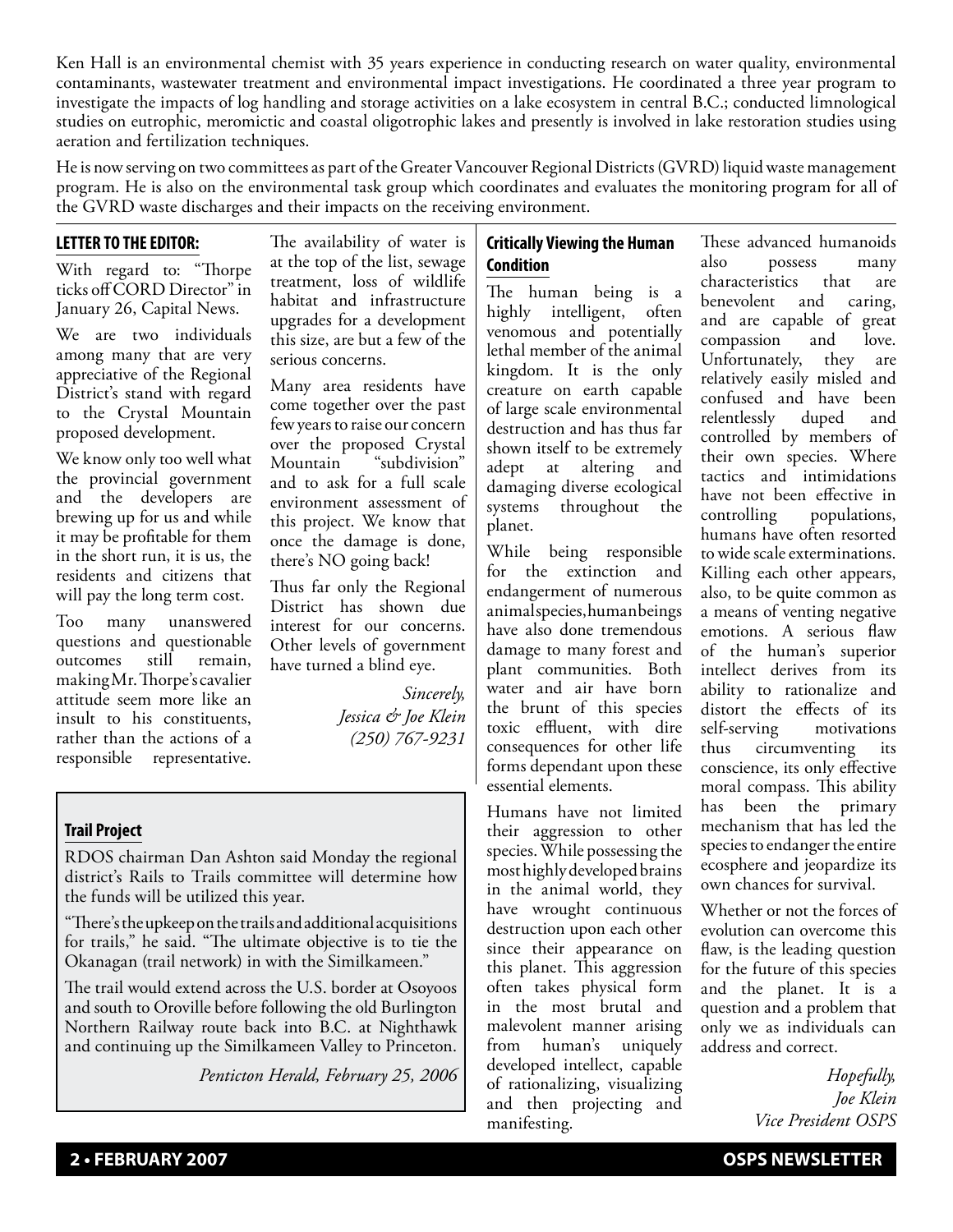#### **The Story of the Passion and Fight for Wilderness**

Without the efforts of this bunch of very ordinary Canadians who didn't shy from decades of commitment, there would be a lot less big trees and a whole lot more big stumps.

Big Trees, Not Big Stumps by Paul George, Western Canada Wilderness Committee, paperback, 500pp, with DVD, 2006. ISBN number: 1-895123-03-8. \$39.95 from the Wilderness Committee, http://www.wildernesscommittee. org/ or phone (604) 683-2567.



#### **Save precious farm land**

#### Industry in Naramata?

Thanks for John Moorhouse's piece in the Penticton Herald on Jan. 25.

It provided us with the results of a Regional District of Okanagan-Similkameen board meeting which passed a motion to grant the Naramata Plexis door factory a second two-year extension to remain unconforming on land zoned agricultural.

Sadly, the press release mentioned nothing about conditions. We would hope that under the circumstances there are some conditions.

I do concur with objections put forward by two other property owners, who are adjacent to the Plexis property, but who wouldn't be, if they had a factory of this size in their front yard.

But what is really worrying me is that important decisions are being made and the citizens of Naramata have never had a chance to be made aware if the issues and pass judgment on

these issues which have far reaching connotations as far as the future of Naramata is concerned.

Granted, we do have committees such as the Advisory Planning Committee who work hard with our Regional RDOS director.

Also, we have the Official Community Plan Planning Committee who have worked hard on bringing the plan up to date. We appreciate all their efforts, but major decisions are being made, like the granting of a second two-year extension, and the citizens of Naramata have not had the opportunity to express their views on major questions such as: Are we in favour of having industry in our town or not. Or, whether or not zoning infractions set a bad precedent.

Granted, there was a meeting called several months back, but it was poorly represented because only a few were notified and concerned speakers were only allowed one minute.

It is vital that a general meeting is important enough to merit notifications

to all households and that everyone is made aware of the issued ahead of time, and have an opportunity to express themselves.

Be aware that Naramata's charm did not just happen. Naramata was threatened back in the '70s when farmers were starting to subdivide their farms into residential lots, because there was no zoning. Worried citizens expressed their concerns at a public meeting and the RDOS executive, in their wisdom, said, "We hear you loud and clear, you need a community plan with zoning bylaws." These were implemented and the town was saved.

Let's hope we can learn from the lessons of the past by hearing what the wishes of the majority are.

What's your opinion? Send your letters to 101-186 Nanaimo Ave. W., Penticton, BC V2A 1N4

> *Fred Ritchie, Naramata The Okanagan Saturday February 3, 2007*

## **A National Threat**

In communities throughout Canada, the clean water you rely on is under a significant and growing threat.

In British Columbia, Victoria and Vancouver have abysmal records when it comes to raw sewage dumping and the lack of sewage treatment, and Sierra Legal is dedicated to changing this, e.g. Vancouver - Up to 22 billion litres of combined overflows each year. Upgrades to 100% secondary treatment won't be completed until 2030. Victoria - Preliminary screening, no treatment. More than 34 billion litres of raw sewage still discharged each year.

Last year, we demanded that the BC government declare the sewage outfall areas in Victoria as contaminated sites. Recognizing our work, the Province recently announced that Victoria will need to submit a plan for sewage treatment to the Province by June 2007. Sierra Legal has also launched a private prosecution against Vancouver to force the clean-up of two facilities, the Lions Gate and Iona sewage plants, that are still polluting our waters with inadequately treated sewage.

*Sierra Legal, November 2006*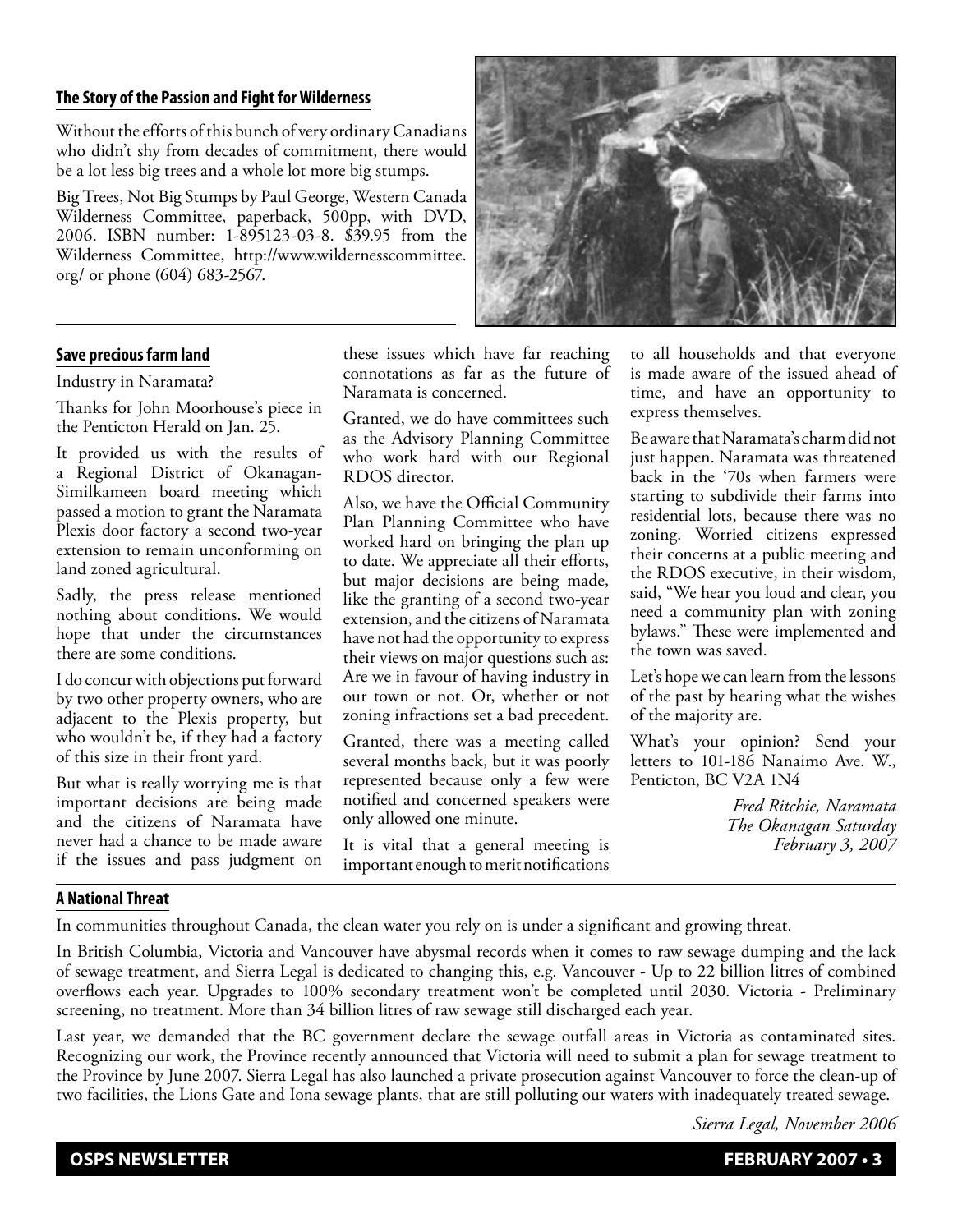Can you believe that feeding areas for endangered grizzly bears (like the bear you see in the photo) are sprayed with pesticides by our Provincial Government?

Shocking as it may be, things like this happen regularly, and the BC provincial government allows it.

You may not realize it, but the threat of industrial development in BC (even in our protected parks) is *intense.* And it is constant. Every day, some new venture threatens to wipe out another wetland teeming with wildlife; another stand of forest that can never be replaced.

Since his election in 2001, Gordon

## **Public must pressure politicians on climate change – Suzuki**

"I don't think anyone could have predicted six months ago that the environment would rocket up to the No. 1 concern of Canadians across the country," Suzuki told a packed auditorium at Dalhousie University.

"This is the moment where decisions made and not made are actually going to determine the future not only of our species, but of countless other species that share the planet with us."

After his Halifax speech, Suzuki didn't seem convinced that Harper's commitment to the environment is sincere.

"Stephen Harper is a political animal, so he's paying attention to what the public is saying," he said.

"It's important that Mr. Harper indicate that he's committed to Kyoto — because we're signed onto it — and that he's going to do everything he can to meet it. We can't just pull out of it."

Suzuki said a report released in Paris on Friday that concluded global warming is "unequivocal" and man-made should be all the evidence the Harper government needs.

"I think it finally puts the nail in the coffin of the naysayers," he said. "There's been a handful of people who have said, 'No, the evidence isn't in and humans are not a part of it.' It's a tiny group, many of them funded by the fossil fuel industry."

Suzuki added that journalists should ignore scientists that cast doubt on global warming, since they don't represent a consensus within the scientific community.

Campbell has systematically changed, weakened, and, in some cases, *downright dismantled* the laws that were in place to protect BC's environment. Here are a couple

report highlights for you:

- The new "Significant Projects Streamlining Act" enables the BC Liberals to waive virtually all legal requirements standing in the way of development projects deemed to be "provincially significant".
	- Profound changes made to the Forest Act by this government have shifted control of BC's forest resources from government to private logging companies!

## **Flathead Valley**

Since 1911, when Waterton Park Superintendent Kutenai Brown first recommended protection of B.C.'s Flathead valley, conservationists have been working to protect this special valley — home to the highest density of interior grizzlies in North America, the highest diversity of vascular plants in the Rockies, and the most diverse population of carnivores in North America. British Columbia residents are now waiting to hear how the Province intends to protect these values, after repeated denials of a request to pursue a National Park feasibility study for the area, despite support from local first nations, the Regional District of East Kootenay, the Fernie City council. A proposal by Cline Mining corporation

to extract 2 million tonnes of coal a year from an open-pit operation in the headwaters of the Flathead has conservation interests boiling on both sides of the border. The Flathead Wild Coalition, including Wildsight, CPAWS, Y2Y, and the U.S. National Parks Conservation Association and Montana Wilderness Association, are working to keep industrial mining out of the Flathead watershed, for protection of a core nature sanctuary inside the identified proposed national park boundary, and a land use plan for the entire region that protects its globally significant wildlife and wilderness values.

*For more information visit: www.Flatheadwild.ca Dave Quinn, Wildsight January, 2007*

*The Okanagan Saturday, February 3, 2007*

Jim Bryan – SOK Naturalists would like to have a memorial to Vi Gibbard.

Perhaps a bench on the KVR above Arawana Rd., Naturalists voted \$500. and need more, could OSPS help?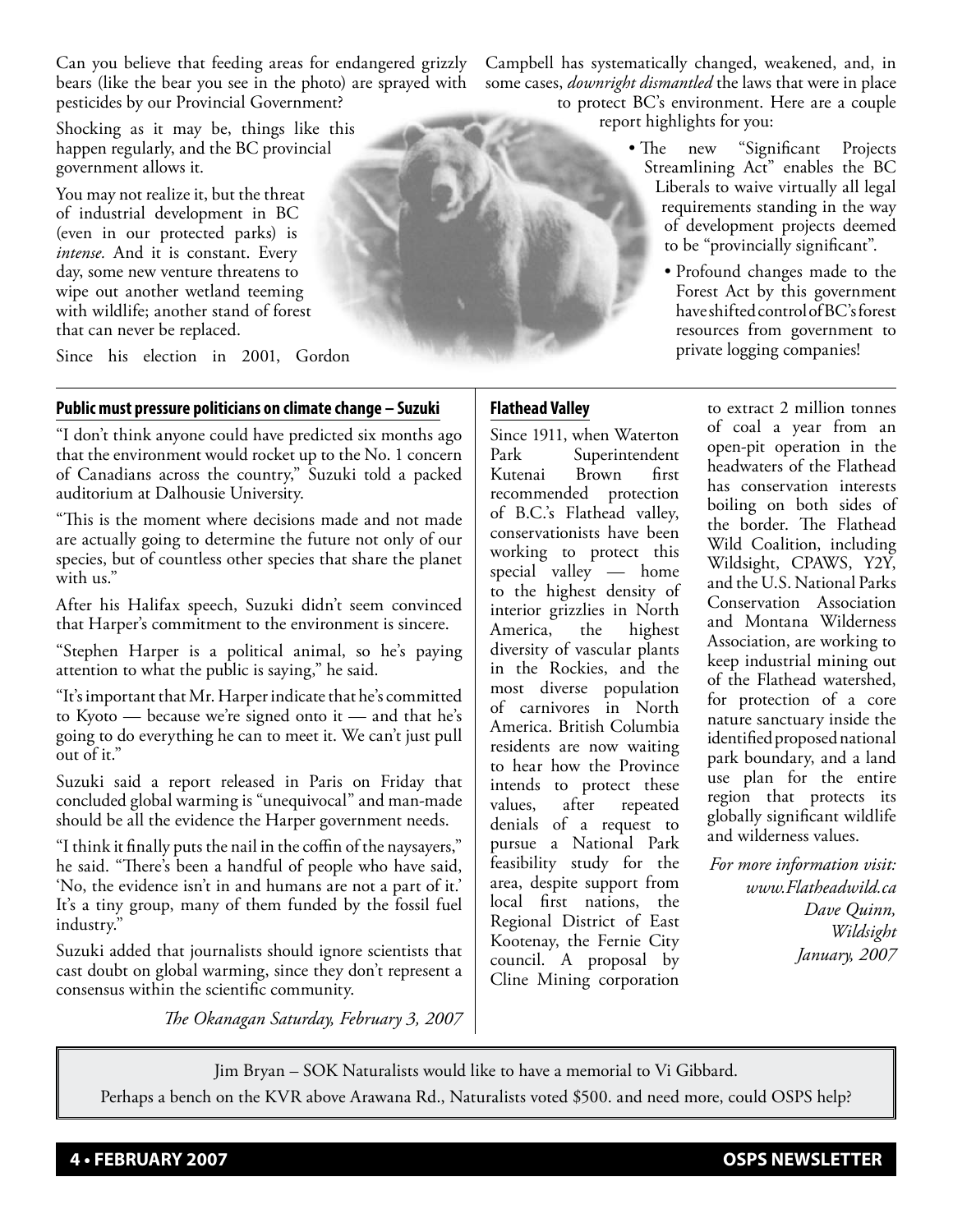#### **Restoring bighorn sheep great idea**

As a wildlife biologist with a special affection for mountain sheep, I applaud the possibility of restoring California bighorn sheep in Okanagan Mountain Provincial Park. For many years sheep, mostly males, have been sighted in and about that park, however, the numbers of those sheep are far below the habitat potential of that area.

Wild sheep live in mountains because in that steep terrain they are able to out-maneuver their natural predators. Their key to survival is exquisite familiarity with their range. At any given moment a predator may appear. Sheep must instantly know every possible escape route throughout all the areas they use each day. Thus, sheep are slow to abandon the security of familiar habitats, even when high quality habitat opportunities are nearby, such as in Okanagan Mountain Park. Females, more than males, are reluctant to explore new habitats because most of each year they carry the burden of unborn babies, or have the responsibility of lambs at heal. Even though sheep would naturally re-occupy Okanagan Mountain Park the process would be slow. Knowing there is habitat potential for them, it is desirable in my view to accelerate the process. Their prospects for recovery in the park are boosted by the habitat benefits resulting from the wildfire there in 2003.

I am encouraged consideration is being given to using local sheep for the proposed transplant. It is a principal of biology that locally adapted individuals have better prospects than those from afar. I hope the capture, and the release, are as gentle as possible. I also hope the transplant takes place after the most severe portions of the winter season, but, as early as possible to maximize the time for the females to find, and become secure in, the very special grounds they require. As each ewe approached the birth of their lamb they must find the particular kind of rocky ledges needed to give birth, and yet, close to succulent early greening forage to produce milk for that baby. Some ewes have given birth as early as mid-April. So, time will be of the essence.

Having California bighorn sheep restored in Okanagan Mountain Provincial Park is insurance against epizootic contagions, such as the killer pneumonia that swept through other Okanagan Valley wild sheep in 1999.

> *Bob Lincoln, Kaleden Penticton Herald, February 21, 2006*



California bighorn sheep ram with a ewe at Vaseux Lake.

#### **Conkle Mountain Park**

Summerland — Council has given the green light for the creation of Conkle Mountain Park.

The park is being created from two parcels of land located above the Trans Canada Trail and Kettle Valley Railway on Conkle Mountain.

The Corporation of the District of Summerland owns both pieces of property, which total approximately 250 acres in size.

|                                                                                                                 | <b>Okanagan Similkameen Parks Society</b><br>Box 787, Summerland, B.C. V0H 1Z0<br><b>MEMBERSHIP FORM</b> |                                                                                                   |
|-----------------------------------------------------------------------------------------------------------------|----------------------------------------------------------------------------------------------------------|---------------------------------------------------------------------------------------------------|
| Name: ________                                                                                                  |                                                                                                          | Phone: _______________________                                                                    |
| Address: Andreas Address and Address and American Address and American American Address and America and America |                                                                                                          |                                                                                                   |
| Email: <b>Example</b>                                                                                           | Postal Code: <u>____________________</u>                                                                 |                                                                                                   |
|                                                                                                                 |                                                                                                          | Individual (\$10.00) __________ Family (\$15.00) ______________ Organization (\$20.00) __________ |
|                                                                                                                 | Donation: (Income Tax Deductible)                                                                        |                                                                                                   |
|                                                                                                                 | Please help support our continuing programs                                                              |                                                                                                   |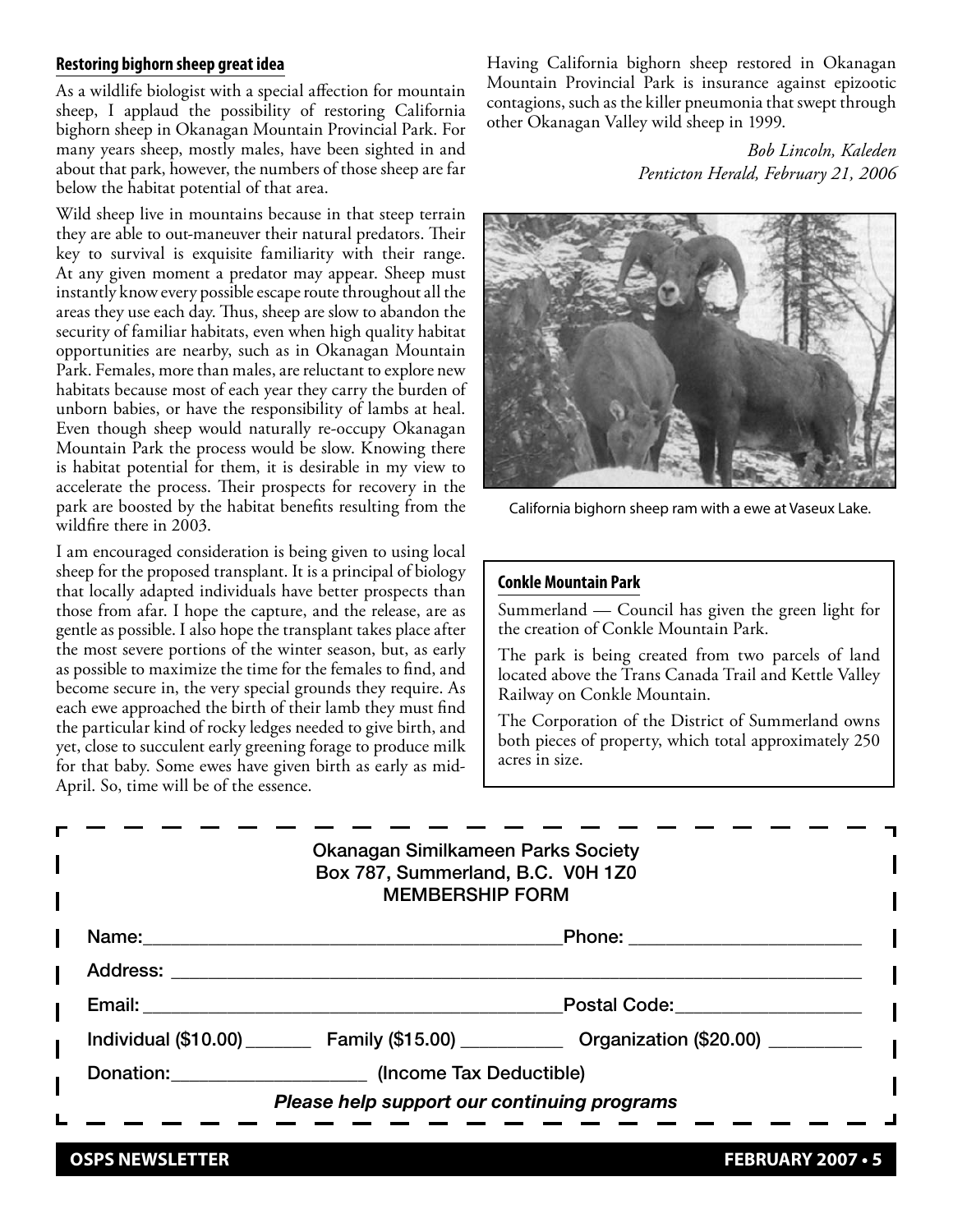### **OSPS says "TRY IT: Biking, hiking in grand style"**

Oliver — When engineers changed the course of the Okanagan River in the 1950s, the last thing they had on their minds was recreation.

Straightened to facilitate lake level and flood control, the aggressive reconfiguration of the river resulted in a barren right-of-way devoid of wildlife or natural vegetation.

Now, more than four decades later and thanks to the dedication and determination of a group known as the International Bicycling and Hiking society (IBHS), a section of this river sports a multi-use path that is enjoyed by locals and tourists.

"Joggers, in-line skaters, families with their little kids chugging along. Oliver, of course, has a number of old-age pensioners and they get out there and walk," said John Bremmer, President of the IBHS.

The IBHS was founded in 1986 when Stan Upton moved to Oliver and spearheaded efforts to push a trail from Brewster, Wash., to Vernon.

Though that dream has not yet been achieved, the IBHS has managed to implement 18.4 kilometers of groomed trail.

"It goes from the head of Osoyoos Lake and it's compact gravel from there until Road 9, and then paved from Road 9 right up to McAlpine Bridge, which is the intersection at Highway 96," said Bremmer.

He added he's spoken to a number of tourists who have travelled to the area to ride the trail.

"We've been told more than a few times that the reason they come to Oliver is just to enjoy the path," he said.

#### **Subalpine splendour also reveals changes to Manning Park**

At the end of July, I took advantage of the Wildflower Weekend offered by Hope Mountain School, our good friend from the Manning Park Bird Blitz, Kelly Pearce, being the leader.

We were fortunate in the weather as there was a faint overcast and breeze so that it wasn't too hot - the previous day having been in the mid 30's - a real scorcher. I remembered, from past years, that there used to be some milkweeds (that plant so necessary to the monarch butterfly) growing along the sides of the road up to the Lookout. Not too many, but a few here and there. Well, now there is no missing them, these large, showy, stout plants 3 to 4 feet tall growing in profusion along the roadside. They first appeared in Manning Park in the late 1960's and can now also be found in other dry The flat, even terrain and hard-packed surface make this an ideal path to see the local scenery and wildlife.

"When you get down to the south end of it, where you have the head of Osoyoos Lake and the oxbows there, it's certainly wonderful for bird watching," said Bremmer. It's also possible to see otters, fish and beavers, and the natural vegetation has regrown into a lush green backdrop.

"The advantage of the path going right down the center of the valley is you can have little loops off," said Bremmer.

For example, you can take off at Road 9 and head up through the vineyards in the Black Sage Road area, or you head up the other way to visit Gehringer and Tinhorn wineries.

> Director Fred Lindsay became involved with the IBHS with hopes of connecting the Oliver portion of the Trail to other lineal parks in the area. Lindsay is working with another director, Keray Levant, to hook Oliver up to a trail in Okanagan Falls, and eventually through to Penticton.

> "It's our belief that by a year from this fall that we will be able to go at least from Kaleden to the head of Osoyoos Lake," said Lindsay. Many tourists already use the trail as part of a bicycle circle tour from Midway, around the Kettle Valley Railway

Line into Penticton and down into Osoyoos — though riders have to use public roads for portions.

The planned expansion will spark a boost in tourist use, bringing many visitors to the area, said Lindsay. "We believe it will become a world-class facility and the world-class destination."

> *John Bremmer, OSPS Director Penticton Herald, May 13, 2003*

areas of BC such as Oliver and Ashcroft. (Showy milkweed (Asclepias speciosa) is native to BC, but is listed as a nuisance weed by the Ministry of Agriculture and Lands. — Ed.)

I realized I had not been to the Manning subalpine since 1990 when we first started bringing llamas along on our wilderness camp trips. No more backpacking for us, let the llamas carry our gear!

In Manning, llamas are only allowed on the horse trails, so we usually go to Castle Creek or Monument 83, but no longer are able to visit Three Brothers Mountain or Kicking Horse Camp. We do, however, go llama-camping in the South Chilcotin subalpine, where I have identified as many as 90 species of wildflowers.

*Duanne Vandenberg ~ BC Nature, Winter 2006*



IBHS President John Bremmer, left, and Director Keray Levant discuss future developments while overlooking

the Oliver portion of the Hike and Bike Trail.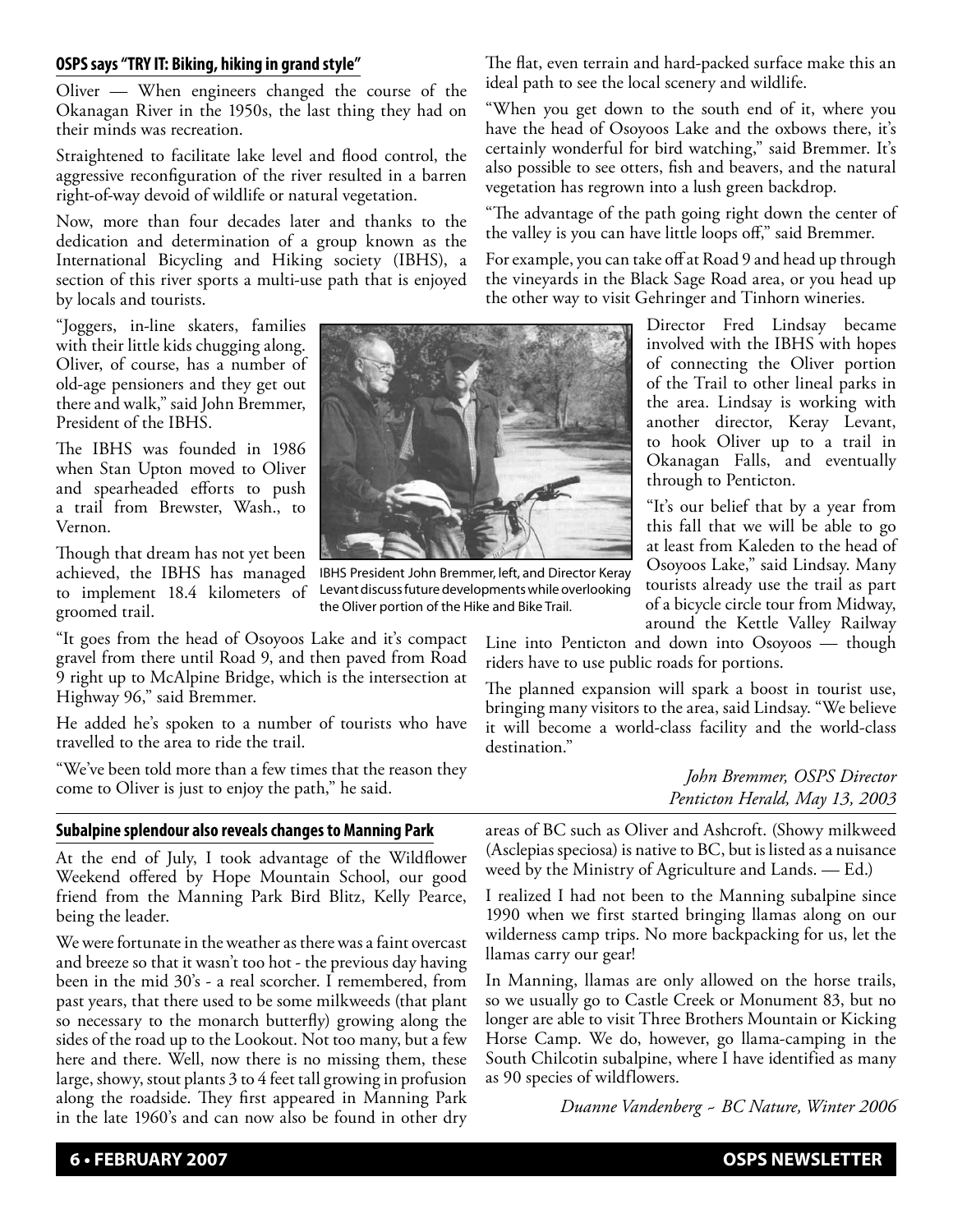#### **Coal power more costly**

The proposed coal/wood waste power plant near Princeton has become an important and controversial community issue. Is the Princeton Power Project the beginning of a new energy policy that will end B.C.'s history of being the greenest electricity producer in Canada? Concerns voiced by residents of the Similkameen and Okanagan are being echoed across the province.

Compliance Energy Corporations (CEC's) proposal raises issues that can become cloudy and lost in technical debate, but this much is clear: our world depends on electricity, we generate most of it by burning fossil fuels, and every fossil fuel watt generated contributes to global warming — a serious problem which is no longer disputed by scientists and can no longer be ignored.

After decades of using hydroelectric dams, why meet future energy needs by burning coal in a facility that will add to the problems our children stand to inherit? Why place power generation in the hands of private companies instead of an accountable, public body? While B.C. Hydro has provided clean, reliable, and low-cost electricity to the public for many years, current government energy policy reserves new electricity generation for the private sector.

New power needs in the province will have to be met by integrated energy companies who may own the rights to fuel sources such as coal. CEC has chosen to burn coal and waste wood.

The company owns a thermal coal mine (the Basin Mine) about 20 kilometers from Princeton, has no long-term contracts to sell the coal, and cannot operate the mine yearround. It has stated publicly the mine may not be viable over the long-term.

The area in which CEC plans to source waste wood stretches from Hope to Kelowna and Oliver to Merritt. Considering these distances, and that heating values for wood range between 15 per cent to 40 per cent at 50 per cent moisture content to that of coal from the Basin Mine, it becomes clear the company may be compelled by its bottom line to burn more coal that they anticipate. However, if they burn the ratio of wood and coal that they have publicized (50- 50), not only will their power plant contribute to global warming, but so will the convoy of diesel-burning trucks

#### **Big business taking ever-growing share of Canadian forests**

Edmonton — Canada's public forests are increasingly falling under the control of large corporations, says a new report being released today.

In a national survey of forest tenure, global Forest Watch Canada found the amount of public forest controlled by the largest 13 forestry companies increased by nine per cent between

2000 and 2003.

They now control 57 per cent of Canada's operating commercial forest, and the largest five companies hold rights to 100 million hectares of public forest — an area larger than the province of Ontario.

"What it means is that the decisions on how our public forests are used are in fewer and fewer hands," said Peter Lee, Forest Watch's national coordinator.

used to supply the wood.

Who stands to benefit the most from this project? The general public, which will gain a few jobs? A government bent on privatizing the energy sector? Or a cash-strapped coal mining company with a share price at its lowest point since 2004?

Neither the government nor CEC has adequately addressed the fact CO2 from the company's activities will contribute to global warming. Any CO2 released into our atmosphere is a contribution, not a reduction. A strong message sent to our elected representatives can implement change in government policy, requiring the development of truly sustainable options. When provided with information, opportunities, and incentives, people are willing to put their own energy and money toward a cleaner future. On one website (www.onelesston.ca), which takes the visitor through commitments to reduce energy consumption and CO2 emissions, 987 registrants have pledged small changes which will prevent a total of 3,424.39 tonnes of CO2 from being emitted in one year. Their combined estimated energy savings are \$797,114 for that year.

In contrast, the Princeton Power Project could add as much as 276,920 tonnes of CO2 to the atmosphere every year from coal alone. Its 56 megawatts will be three times as expensive to produce as power currently produced by B.C. Hydro.

Small changes like not letting a vehicle idle and turning off incandescent bulbs when they are not needed make a positive impact and empower us by setting a good example. But the energy policy of our government must reflect our broader necessity: to generate electricity without contributing to the problem of global warming and to eliminate, not increase, the emission of harmful pollutants to our environment.

> *Robert McDonald, Cawston Penticton Herald, February 7, 2007*

MP Atamanenko will continue trying to build support in stopping a proposal to open a coal-fired plant in Princeton, and he's looking forward to more discussions regarding a proposed national park in the Oliver area.

Input regarding both write to: MP Alex Atamanenko, House of Commons, 525 Confederation Bldg., Ottawa, ON K1A 0A6 atamaa@parl.gc.ca

> The five largest companies are Tembec, Abitibi-Consolidated, Slocan/Canfor, Louisiana-Pacific and Tolko.

> Lee also said, however, that concentration isn't necessarily a bad thing.

> "Companies who have larger holdings scattered throughout the country have a lot more flexibility in what they can do."

> As well, it's cheaper and easier for *Continued page 8...*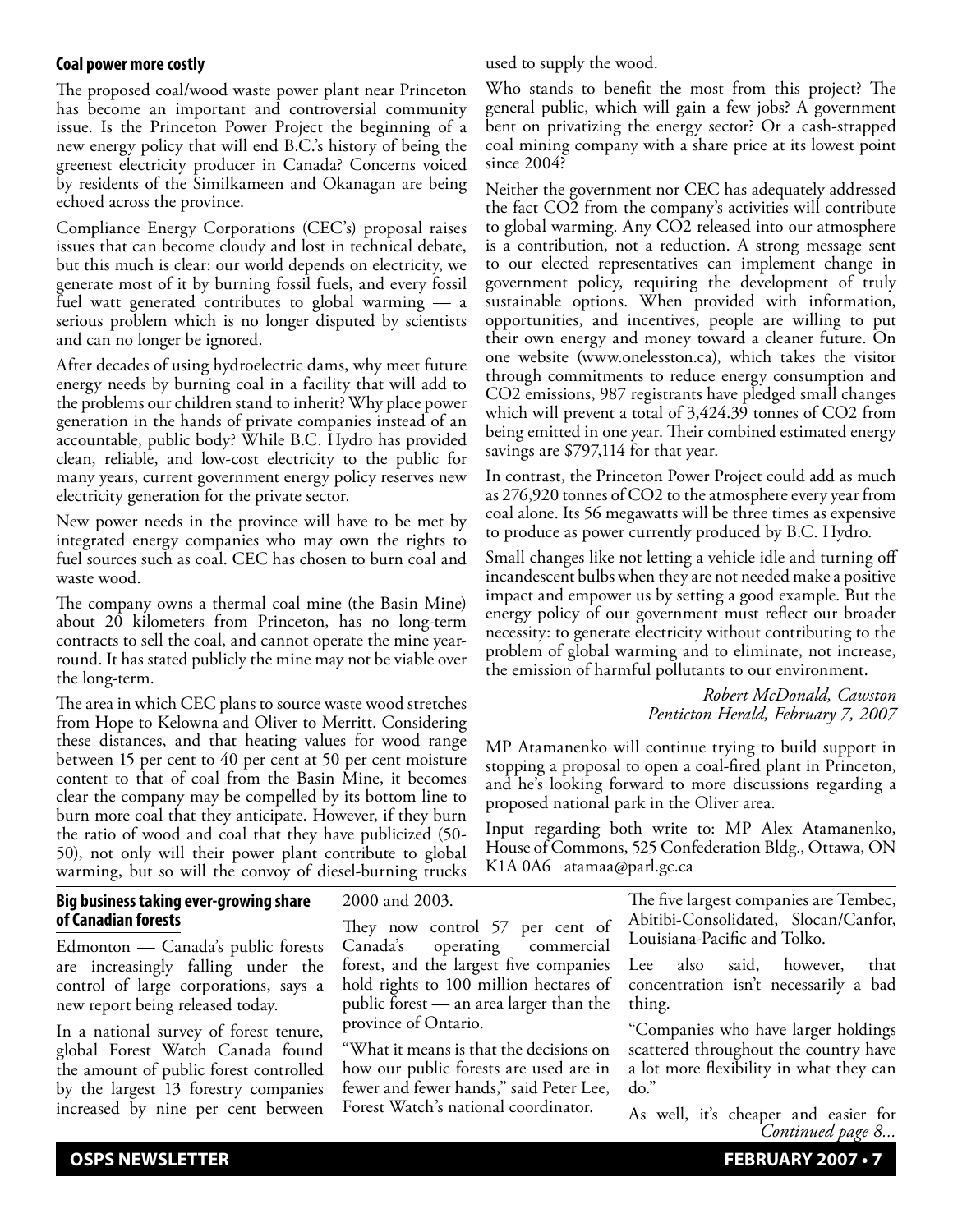### *...continued from page 7*

groups such as Forest Watch to deal with fewer, larger corporations, said Lee, who did acknowledge that not everyone agrees.

"Any kind of corporate concentration means more power in fewer hands," he said.

The report also found the area of forest being logged in Canada has increased by 50 per cent since 1975, mostly in the boreal forest, one of the world's largest remaining intact ecosystems.

Alberta led the way in increasing forest exploitation, with a 214 per cent annual increase in the area logged.

## **Extinction ahead for BC woodland caribou herd?**

Imagine a company proposed to redevelop a huge mine in a vast wilderness area in northern Canada. Fifty years after the mine has been closed, the company wants to start large-scale mining operations, so it asks the authorities to approve its project. After carefully examining the proposal, expert government scientists alert the authorities that the project would decimate local wildlife. In fact in could wipe out an entire herd of caribou that has already been identified as needing protection to ensure its survival.

### What should happen next?

Common sense would dictate that the authorities should reject the project, or perhaps ask the company to revise its proposal to dramatically minimize its impact. Or should they disregard the cautionary pleas and give the project a green light — then spend years fighting in the courts to ensure the project goes forward? In the case of the controversial Telsequah Chief Mine, unfortunately the latter is true.

The Tulsequah Chief Mine is located near the Alaska-BC border in the 18,000 square kilometer Taku River watershed, one of the most exceptional remaining pristine wilderness areas in Canada. The proposal to re-develop the

Much of that increase came because of new technologies allowing the use of aspen, said Lee.

As well, the Alberta government under then-environment minister Ralph Klein pushed for an expanded forestry sector.

"It was basically an open-arms policy," said Lee.

Other provinces that have seen large expansions in the amount of land logged are Prince Edward Island (206 %), Newfoundland and Labrador (176%) and Quebec (123%).

Job growth, however, hasn't matched the growth in logging.

mine includes a 160-kilometer access road to the mine site that would run through prime habitat for a variety of wildlife, including woodland caribou, grizzly and black bears, wolves and moose.

Sierra Legal filed a lawsuit in August challenging the project. Representing the Transboundary Watershed Alliance, Sierra Legal's lawsuit aims to force the federal government to hold the federal Species at Risk Act and protect the East Atlin caribou herd, listed under the act as a species of special concern. The suit also seeks to ensure compliance with the Canadian Environmental Assessment Act.

Lawyer Randy Christensen says he's "astonished by the blatant disregard the two federal departments have shown for ensuring protection of the caribou herd and the pristine wilderness area." The Yukon Government, Canadian Wildlife Service and independent scientists acknowledge that the project would have a devastating impact on the caribou.

Sierra Legal will continue to work hard to monitor government applications and approvals of mines, so projects that are potentially harmful to the environment don't escape proper assessment. We will fight to ensure that such government decisions won't be at the expense of our wildlife.

*Sierra Legal, December 2006*

Between 1990 and 2001, the annual area logged in Canada rose by 12 per cent while forestry employment rose only four per cent. In 1990, 2.7 hectares were cut for every forest-sector job, a figure that increased to 2.9 hectares per job by 2001.

Global Forest Watch Canada is a nonprofit organization conducting research into development activities in Canada's forests and their environmental impacts.

The study, the group's first since 2000, was funded by private foundations and the home furnishings company IKEA.

*Penticton Herald, March 31, 2004*

## **Mountain Caribou**

Mountain caribou recovery planning is ongoing in BC right now and you have until the end of February to provide your input to government. Government has committed to recovering mountain caribou, but it is not clear what tools they will use to achieve it nor what "recovery" of this animal means to Victoria. Locally, the Mountain Caribou Project has been promoting habitat-based recovery and the broad economic and ecologic benefits such an approach would provide to the region. The Mountain Caribou Project website is at www.mountaincaribou. ca and contains links to websites with government information as well as published research. A "caribou fun" section will be up soon highlighting a variety of other actions - such as the Slocan school kids Caribou Christmas carol that was aired locally on Mountain FM as well as provincially on CBC and the Kimberley school kids aerial caribou art.



Mountain caribou at Kootenay Pass. The South Selkirks (Kootenay Pass) herd has increased to 41 animals.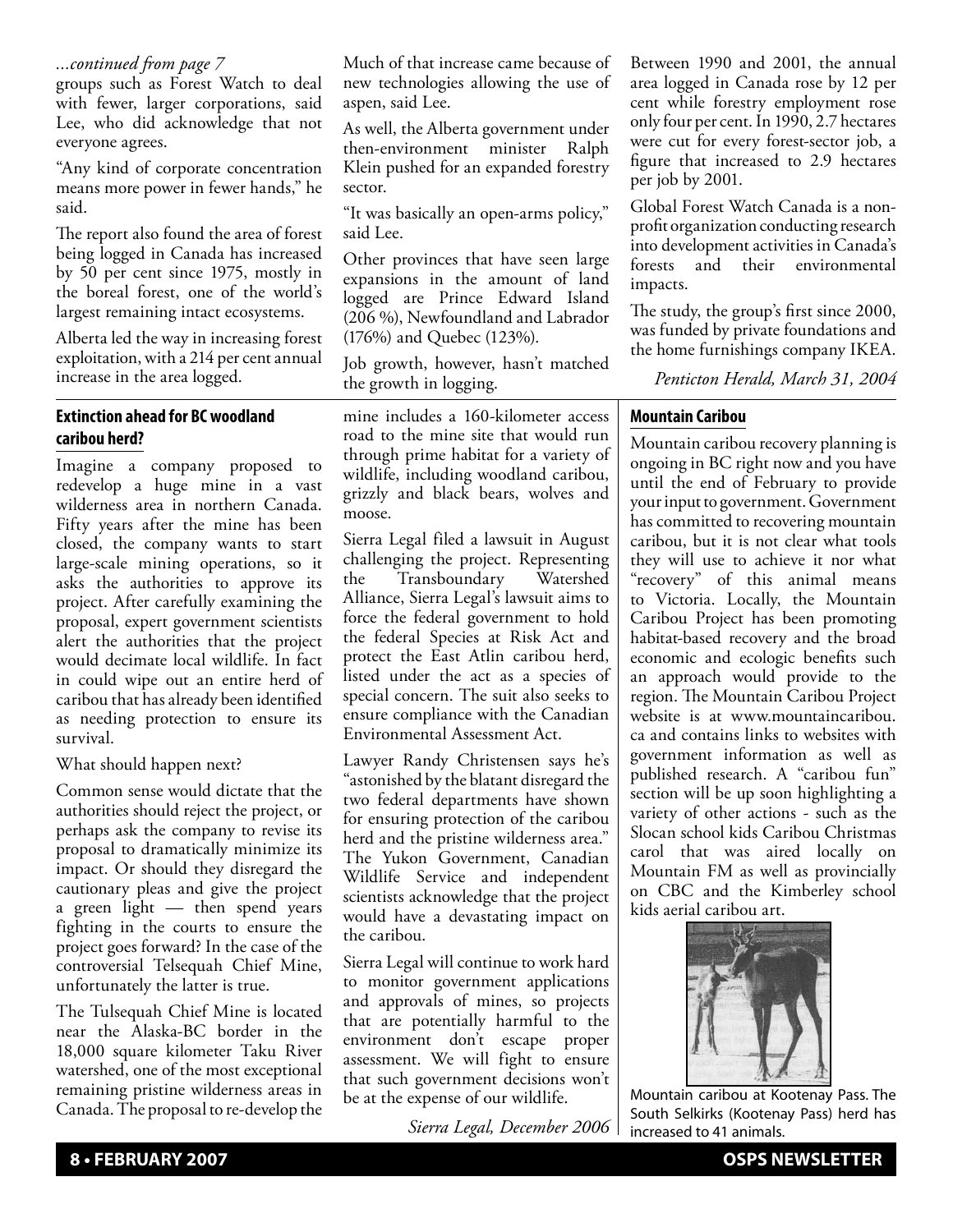### **No workable alternative to national park**

Last Thursday's Philosophers' Cafe, 'Philosophy of land: How to preserve our wilderness in the new millennium', held at the En'owkin Centre was very informative on many of the issues surrounding the South Okanagan Similkameen National Park Feasibility Study. As one who is in favour of the proposed national park, I have some comments on the evening.

While Jeanette Armstrong's comments on the biosphere reserve model of conservation were certainly interesting as another possible route to pursue, it seems at this time the choice is between supporting the national park model, or not supporting it.

I do not know enough about the biosphere reserve model to have an opinion on its merits. However, it does not appear there is any group actively pursuing the development of a biosphere reserve in the South Okanagan Similkameen area.

Meanwhile, the national park feasibility study has been in process for a number of years and is close to having to make a decision. Therefore, my fear is that if a national park model is abandoned, the status quo, or worse, will continue for many years, thus accelerating habitat and species loss through land use incompatible with conservation.

While Greg Norton spoke passionately in opposition to a national park, the substance of his arguments left me questioning his motives.

While he tried to align himself with Ms. Armstrong by referring to his and his supporters' traditions on the land, which included such activities as quad riding and logging, he

## **In BC's Forests This Year**

The bullies in the forest are running amok, logging rules are virtually non-existent and the subsidies have been generous.

A Ministry of Forests and Range compliance and enforcement technician confided to me about the sad state of current forest management. "They have legislated us out of the bush," he complained. "Companies are controlling prices and are bullies in the forests." He had heard that his union was going to do a survey to determine the level of job satisfaction under the province's Forest and Range Practices Act (FRPA), but the survey was mysteriously canned. He does not know anyone that is satisfied, "except the managers."

Essentially, he said, some companies are "running amok." His views coincide with a consulting forester who was once a major licensee woods manager, but now does not like to look anymore when he is out in the field. No wonder, as he now sees a management style similar to the 1970s, with openings that are too large, cut block boundaries that are too close in proximity to other blocks, improper riparian management, too much waste, and a lack of attention to visual quality.

ignored her comments on always considering and evaluating the needs of all aspects of the land.

Continuing on activity, whether considered traditional or not, cannot be justified or excused when it imperils the greater good.

Mr. Norton seemed to wish to pursue conservation to the extent it would permit and enhance his and his supporters' ability to continue to carry out their usual (traditional?) activities on the land. I did not hear him express concern for the preservation of habitat and species for their own sake.

Dick Cannings spoke of the urgent need to preserve habitat and species some of which are endangered in this area. He also made an argument for the national park economically and pointed out that such a park comes with funding that supports enforcement of its principles.

While there may be other models of conservation which may or not be suitable for the South Okanagan Similkameen, the national park model is the one we now have an opportunity to grasp.

The opposition appears to be divided with no cohesive, workable, alternative plan. After Thursday night's thorough presentations, I continue to believe that, more urgently than ever, we need to support the national park concept for the South Okanagan Similkameen before other land use pressures cause irreparable harm to the area.

> *Joanne Montgomery, Penticton Penticton Herald, January 31, 2007*

Although profits are finally falling for the industry because of the current low price of lumber, most companies have done very well this decade. Thanks to the provincial Liberals, logging rules are virtually non-existent and the subsidies have been generous. The provincial government has spent hundreds of millions of dollars buying back timber to establish its new market-based tenure system, timber that the companies never paid for in the first place. Another \$125-million has been allocated for worker and community adjustment programs. This is public money being used to prop up an industry that always claims it pays for our schools and hospitals!

## BC TIMBER PROFITS FLOWING SOUTH

Despite the billions of dollars that were spent on softwood duties, most BC forest companies were able to make sizable profits thanks to low stumpage rates and mechanization in the mills and in the bush. Now these profits are getting invested in the US as BC forest companies purchase sawmills there. What a sweet deal: companies can get paid for the 20 per cent of the timber that the government takes back and then they use this money to invest outside of the country, providing jobs to US workers. Then they are able to purchase at auctions the timber removed from their tenures to use in their mills.